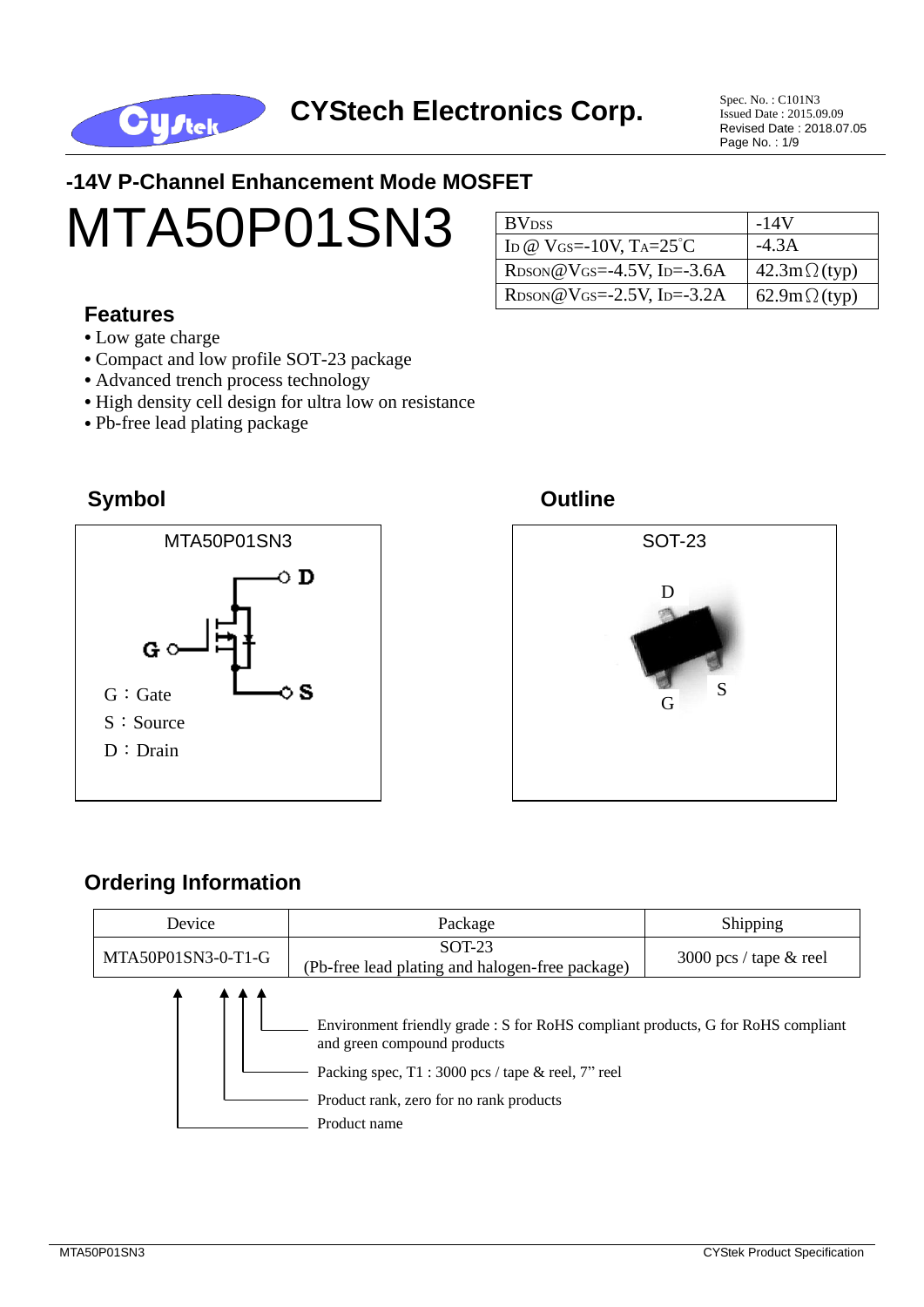

## **Absolute Maximum Ratings (Ta=25°C)**

| Parameter                                                                                   | Symbol                | Limits                 | Unit            |  |
|---------------------------------------------------------------------------------------------|-----------------------|------------------------|-----------------|--|
| Drain-Source Voltage                                                                        | <b>V<sub>DS</sub></b> | $-14$                  |                 |  |
| Gate-Source Voltage                                                                         | $V$ <sub>GS</sub>     | ±10                    | V               |  |
| Continuous Drain Current @ T <sub>A</sub> = $25^{\circ}$ C, V <sub>GS</sub> =-4.5V (Note 3) | $\rm{I}$              | $-4.3$                 |                 |  |
| Continuous Drain Current @ T <sub>A</sub> =70 $^{\circ}$ C, V <sub>GS</sub> =-4.5V (Note 3) |                       | $-3.4$                 | A               |  |
| Pulsed Drain Current (Notes 1, 2)                                                           | <b>IDM</b>            | $-20$                  |                 |  |
| Maximum Power Dissipation (Note 3)                                                          | $P_D$                 | 1.38                   | W               |  |
| <b>Linear Derating Factor</b>                                                               |                       | 0.01                   | $W$ /°C         |  |
| Operating Junction and Storage Temperature Range                                            | $Ti$ ; Tstg           | $-55 \rightarrow +150$ | $\rm ^{\circ}C$ |  |

Note : 1. Pulse width limited by maximum junction temperature.

2. Pulse width≤ 300μs, duty cycle≤2%.

3. Surface mounted on 1 in<sup>2</sup> copper pad of FR-4 board; 270°C/W when mounted on minimum copper pad

## **Thermal Performance**

| Parameter                                             | Symbol | ∟ımıt | Unit               |
|-------------------------------------------------------|--------|-------|--------------------|
| Thermal Resistance, Junction-to-Ambient (PCB mounted) | Rth,ja | 90    | $\rm ^{\circ}$ C/W |

Note : Surface mounted on 1 in<sup>2</sup>copper pad of FR-4 board; 270°C/W when mounted on minimum copper pad

#### **Electrical Characteristics (Tj=25C, unless otherwise noted)**

| Symbol                                   | Min.   | Typ.                     | Max.                     | Unit      | <b>Test Conditions</b>                                                                            |  |  |
|------------------------------------------|--------|--------------------------|--------------------------|-----------|---------------------------------------------------------------------------------------------------|--|--|
| <b>Static</b>                            |        |                          |                          |           |                                                                                                   |  |  |
| <b>BV</b> <sub>DSS</sub>                 | $-14$  | $\overline{\phantom{0}}$ | $\overline{\phantom{a}}$ | V         | $V$ <sub>GS</sub> =0V, I <sub>D</sub> =-250 $\mu$ A                                               |  |  |
| $\Delta$ BV <sub>DSS</sub> / $\Delta$ Tj |        | 8                        | -                        | $mV$ /°C  | Reference to 25°C, Ip=-250µA                                                                      |  |  |
| $V_{GS(th)}$                             | $-0.4$ | $\overline{\phantom{0}}$ | $-1.0$                   | V         | $V_{DS}=V_{GS}$ , I <sub>D</sub> =-250 $\mu$ A                                                    |  |  |
| <b>IGSS</b>                              |        |                          | ±100                     | nA        | $V_{GS} = \pm 10V$ , $V_{DS} = 0V$                                                                |  |  |
|                                          |        | $\qquad \qquad$          | $-1$                     |           | $V_{DS} = -12V$ , $V_{GS} = 0V$                                                                   |  |  |
| I <sub>DSS</sub>                         |        | $\overline{\phantom{0}}$ | $-10$                    | $\mu A$   | $V_{DS} = -10V$ , $V_{GS} = 0V$ (Tj=70°C)                                                         |  |  |
| $*$ R <sub>DS</sub> (ON)                 |        | 42.3                     | 56.5                     |           | $V$ <sub>GS</sub> $=$ -4.5V, I <sub>D</sub> $=$ -3.6A                                             |  |  |
|                                          |        | 62.9                     | 83.5                     | $m\Omega$ | $V_{GS} = -2.5V$ , I <sub>D</sub> $=-3.2A$                                                        |  |  |
| $*GFS$                                   |        | 6.5                      |                          | S         | $V_{DS} = -5V$ , I <sub>D</sub> $= -3A$                                                           |  |  |
| <b>Dynamic</b>                           |        |                          |                          |           |                                                                                                   |  |  |
| Ciss                                     |        | 559                      | $\qquad \qquad -$        |           |                                                                                                   |  |  |
| Coss                                     |        | 163                      |                          | pF        | $V_{DS} = -10V$ , $V_{GS} = 0V$ , $f = 1MHz$                                                      |  |  |
| <b>Crss</b>                              |        | 149                      | $\overline{\phantom{a}}$ |           |                                                                                                   |  |  |
| $t_{d(ON)}$                              |        | 11                       | $\overline{\phantom{a}}$ |           |                                                                                                   |  |  |
| tr                                       |        | 21                       | $\overline{\phantom{a}}$ |           |                                                                                                   |  |  |
| td(OFF)                                  |        | 40                       |                          | ns        | $V_{DS} = -10V$ , I <sub>D</sub> $= -1A$ , V <sub>GS</sub> $= -5V$ , R <sub>G</sub> $= 3.3\Omega$ |  |  |
| tf                                       |        | 23                       |                          |           |                                                                                                   |  |  |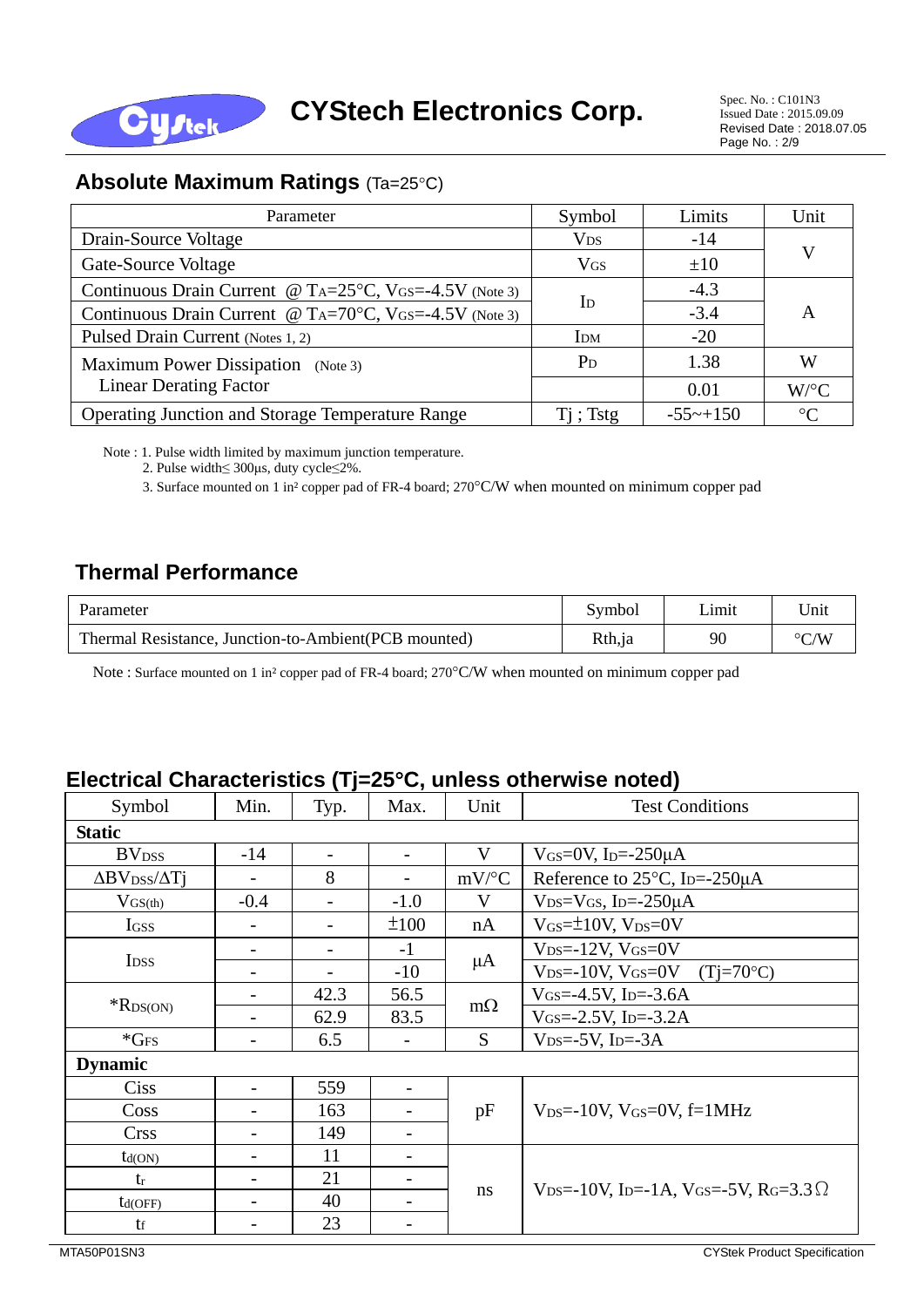

# **CYStech Electronics Corp.** Spec. No. : C101N3

| 72                        | $\overline{\phantom{0}}$ | 7.7    |        |    |                                                                      |  |  |  |
|---------------------------|--------------------------|--------|--------|----|----------------------------------------------------------------------|--|--|--|
| Qgs                       | $\overline{\phantom{0}}$ |        |        | nC | $V_{DS} = -10V$ , I <sub>D</sub> $= -2A$ , V <sub>GS</sub> $= -4.5V$ |  |  |  |
| Qgd                       | $\overline{\phantom{0}}$ | 2.7    |        |    |                                                                      |  |  |  |
| <b>Source-Drain Diode</b> |                          |        |        |    |                                                                      |  |  |  |
| $*V_{SD}$                 | $\overline{\phantom{0}}$ | $-0.9$ | $-1.2$ |    | $V_{GS}=0V$ , Is=-3.4A                                               |  |  |  |
| Trr                       |                          | 28     |        | ns |                                                                      |  |  |  |
| Эrr                       |                          |        |        | nC | VGS=0V, IF=-2A, $dI$ F/dt=100A/ $\mu$ s                              |  |  |  |

\*Pulse Test : Pulse Width 300μs, Duty Cycle2%

## **Recommended Soldering Footprint**

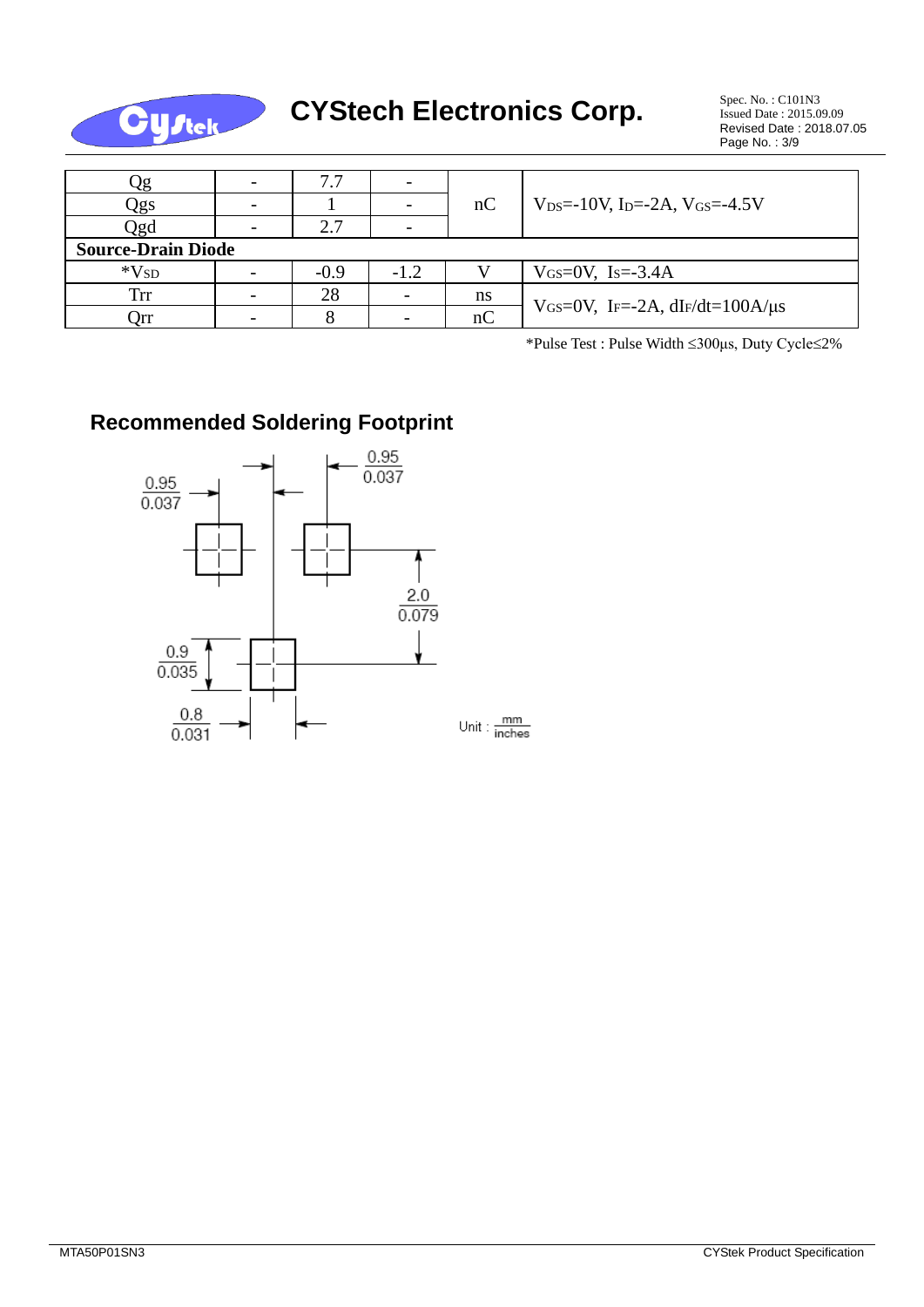**CYStech Electronics Corp.** Spec. No. : C101N3

Issued Date : 2015.09.09 Revised Date : 2018.07.05 Page No. : 4/9

#### **Typical Characteristics**

**Cystek** 

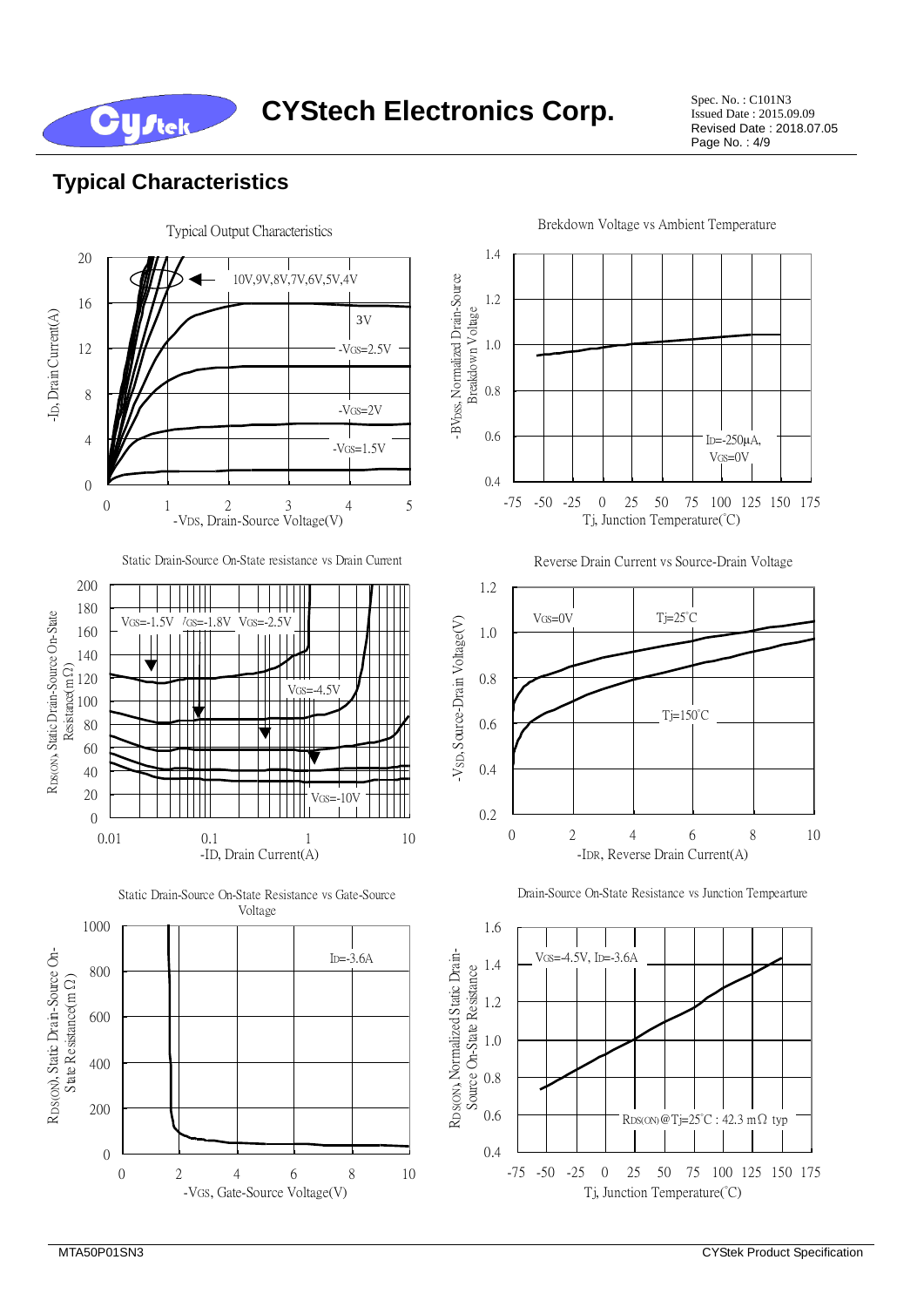

Issued Date : 2015.09.09 Revised Date : 2018.07.05 Page No. : 5/9

## **Typical Characteristics(Cont.)**

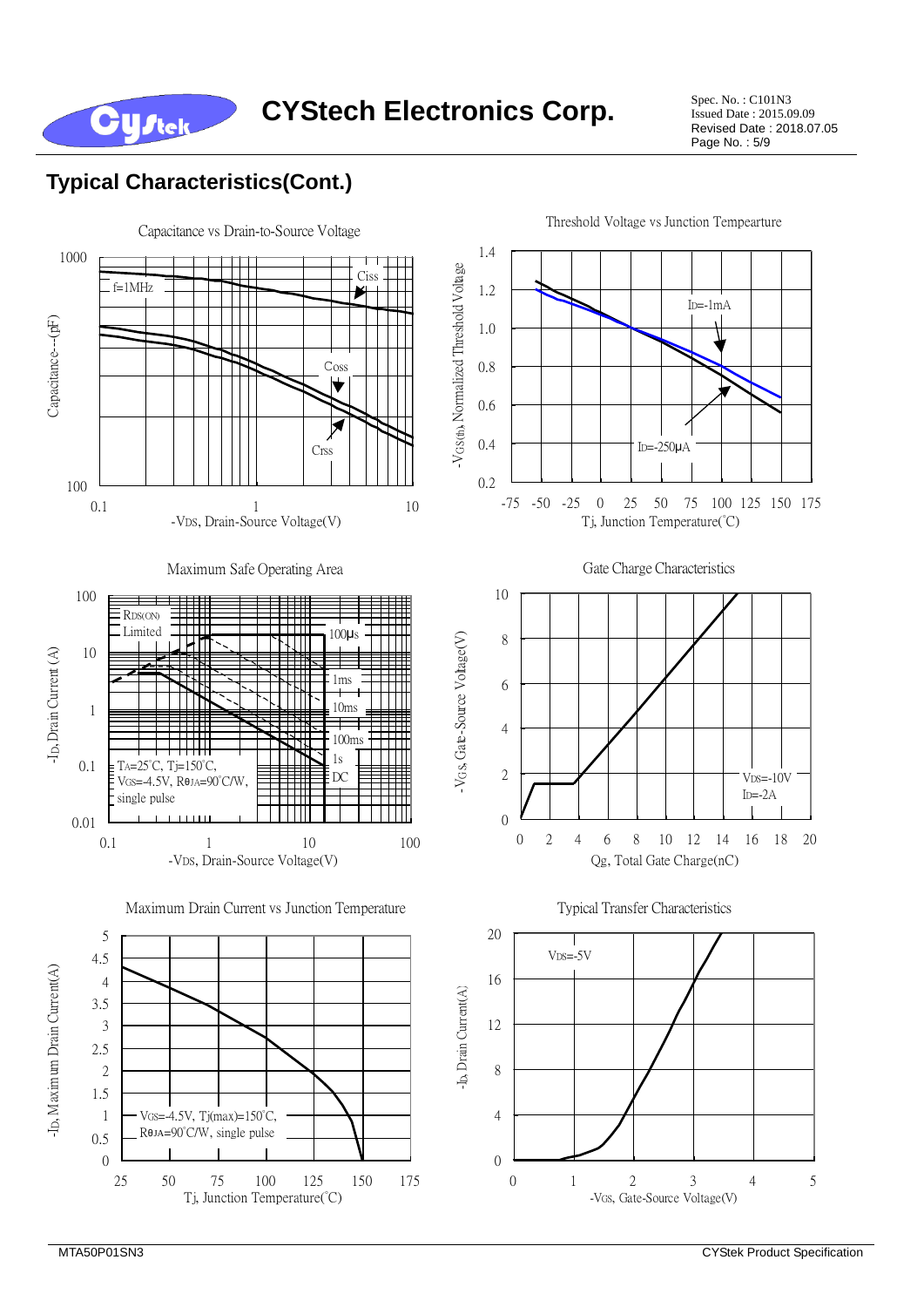

Issued Date : 2015.09.09 Revised Date : 2018.07.05 Page No. : 6/9

## **Typical Characteristics(Cont.)**

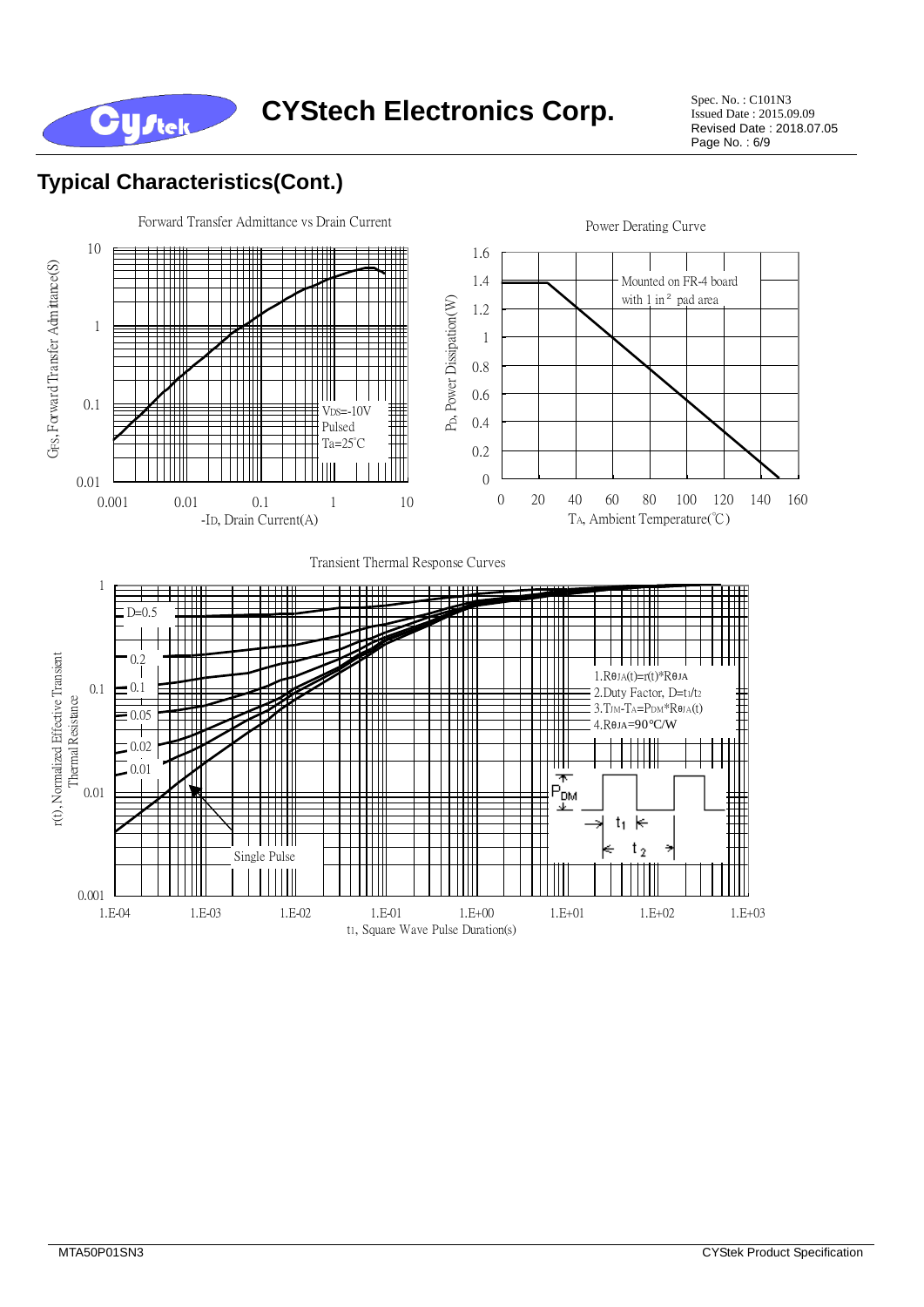

Issued Date : 2015.09.09 Revised Date : 2018.07.05 Page No. : 7/9

#### **Reel Dimension**



### **Carrier Tape Dimension**

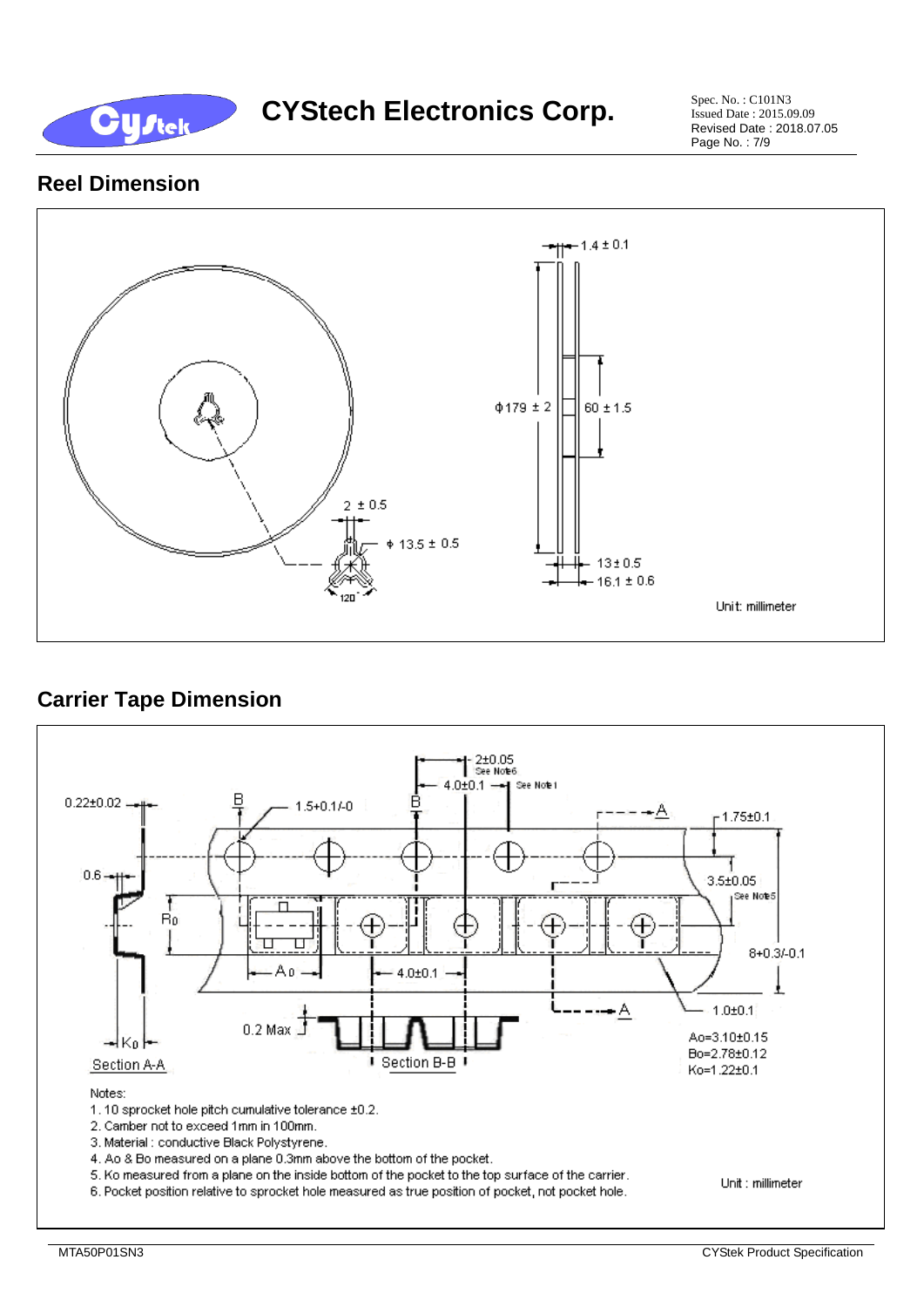

#### **Recommended wave soldering condition**

| Product         | Temperature<br>Peak | Soldering<br>Time     |
|-----------------|---------------------|-----------------------|
| Pb-free devices | +0/-5 °Ր<br>260     | seconds<br>$5 + 1/-1$ |

#### **Recommended temperature profile for IR reflow**



| Profile feature                                                                                                                             | Sn-Pb eutectic Assembly                                                                                                                                                                                                                          | Pb-free Assembly       |  |  |
|---------------------------------------------------------------------------------------------------------------------------------------------|--------------------------------------------------------------------------------------------------------------------------------------------------------------------------------------------------------------------------------------------------|------------------------|--|--|
| Average ramp-up rate<br>Tsmax to Tp)                                                                                                        | 3°C/second max.                                                                                                                                                                                                                                  | 3°C/second max.        |  |  |
| Preheat                                                                                                                                     |                                                                                                                                                                                                                                                  |                        |  |  |
| -Temperature Min(Ts min)                                                                                                                    | $100^{\circ}$ C                                                                                                                                                                                                                                  | $150^{\circ}$ C        |  |  |
| -Temperature Max(Ts max)                                                                                                                    | $150^{\circ}$ C                                                                                                                                                                                                                                  | $200^{\circ}$ C        |  |  |
| $-Time(ts \text{ min} to ts \text{ max})$                                                                                                   | 60-120 seconds                                                                                                                                                                                                                                   | 60-180 seconds         |  |  |
| Time maintained above:                                                                                                                      |                                                                                                                                                                                                                                                  |                        |  |  |
| $-Temperature(TL)$                                                                                                                          | $183^\circ C$                                                                                                                                                                                                                                    | $217^{\circ}$ C        |  |  |
| $-$ Time (t <sub>L</sub> )                                                                                                                  | 60-150 seconds                                                                                                                                                                                                                                   | 60-150 seconds         |  |  |
| Peak Temperature(T <sub>P</sub> )                                                                                                           | 240 +0/-5 $^{\circ}$ C                                                                                                                                                                                                                           | 260 +0/-5 $^{\circ}$ C |  |  |
| Time within $5^{\circ}$ C of actual peak<br>temperature(tp)                                                                                 | 10-30 seconds                                                                                                                                                                                                                                    | 20-40 seconds          |  |  |
| Ramp down rate                                                                                                                              | 6°C/second max.                                                                                                                                                                                                                                  | 6°C/second max.        |  |  |
| Time 25 $\degree$ C to peak temperature<br>All the comments are not controlled and the soft that we had been<br>$\mathbf{A}$ . $\mathbf{A}$ | 6 minutes max.<br>at the contract of the contract of the contract of the contract of the contract of the contract of the contract of the contract of the contract of the contract of the contract of the contract of the contract of the contrac | 8 minutes max.         |  |  |

Note : All temperatures refer to topside of the package, measured on the package body surface.